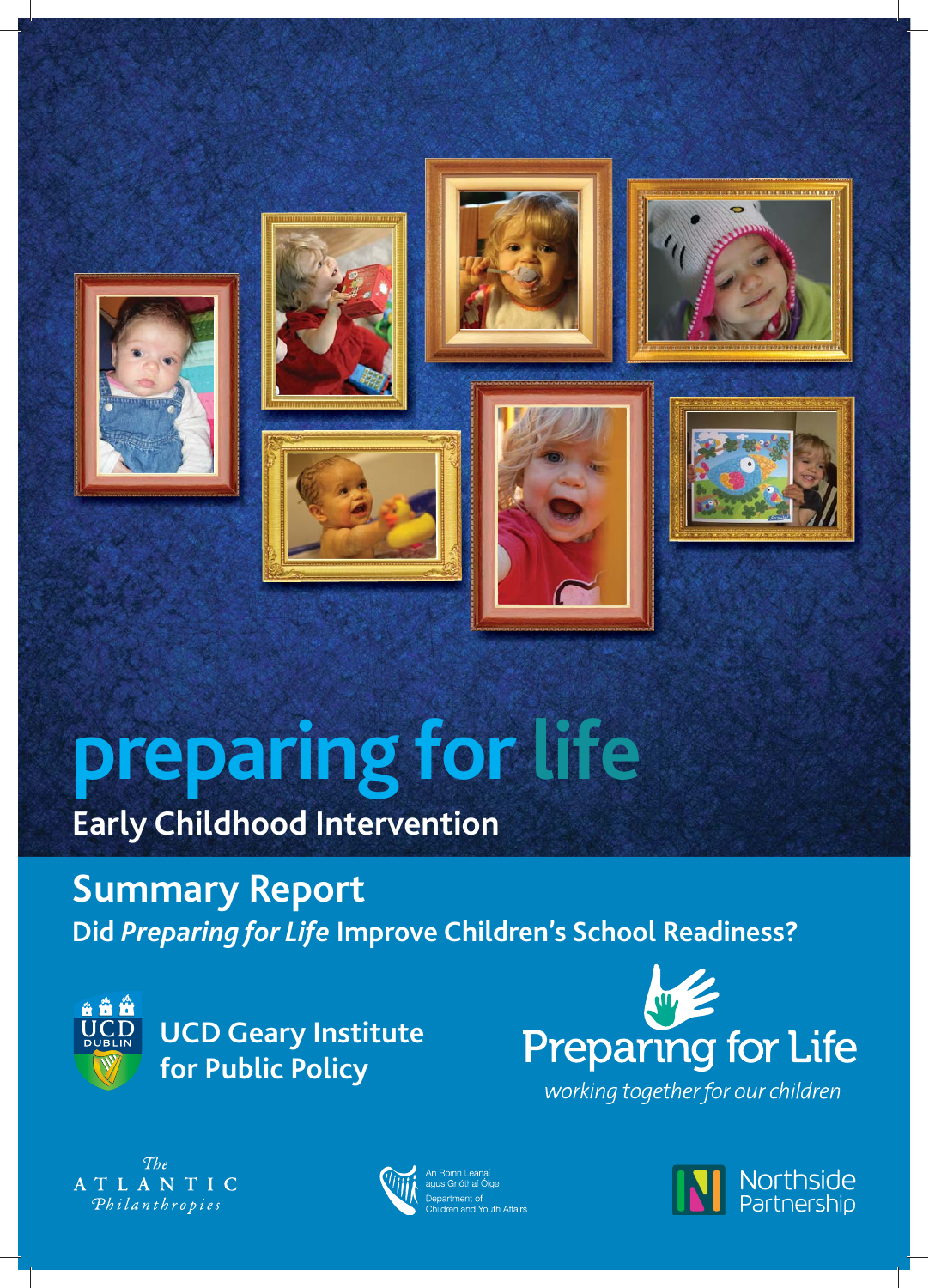# **preparing for life**

*Preparing for Life* (*PFL*) is one of the most extensive randomised control trials of an early childhood intervention conducted in Europe. At its heart, the *PFL* programme seeks to provide families with a helping hand in getting their children ready for one of the most important transitions of their life – starting school. *PFL* has shared the lives of over 200 families in an area of Dublin, Ireland, from pregnancy through to when the children started school. As their journey together has now drawn to a close, this report answers the critical question - *"Did the PFL programme improve the lives of these children?"*

*PFL* was developed as evidence showed that over half of the children living in its catchment area were starting school without the necessary skills to make a successful transition to school life. The *PFL* initiative aimed to promote child development and improve low levels of school readiness by supporting parents to develop skills and knowledge to help prepare their children for school.

From 2008 to 2015, the evaluation team from the UCD Geary Institute for Public Policy followed the journey of families who agreed to participate in the randomised control trial (RCT). When the families consented to join *PFL* during pregnancy they were randomly assigned to either a high treatment group or a low treatment group. Using the RCT design ensured there were few differences between the types of families in the high treatment group and the types of families in the low treatment group before the programme began. This meant that if the outcomes of the two groups were different over the course of the evaluation, we could be confident that the improved outcomes were caused by the *PFL* programme.

Baby massage classes were offered during the first year to equip parents with skills which would allow them to interact with, stimulate, relieve, and relax their baby, and to emphasise the importance of communication between parents and babies.

### **What is the** *PFL* **programme?**

### **Why was the** *PFL* **programme developed?**

During the course of the study, families took part in research visits involving questionnaires, observations, and direct assessments when their children reached 6, 12, 18, 24, 36, and 48 months of age. Families also gave consent for the evaluation team to access their maternity hospital records from the Rotunda Hospital and the National Maternity Hospital Holles Street, and their children's hospital records from Temple Street Children's University Hospital. In Junior Infants, teachers completed online surveys about the children's school readiness, and the researchers conducted interviews with the children on their experiences of school life. This report summarises these findings.

### **What is school readiness?**

The *PFL* programme considers 'school readiness' as children's skills across five areas:



### **How did the** *PFL* **programme and evaluation work?**

Understanding information, thinking logically, familiarity with numbers, seeing patterns, and solving puzzles



### **Cognitive Development**

Being excited and interested in learning, able to focus on and complete tasks



### **Approaches to Learning**

Being healthy, free from illness, able to run, and hold objects such as pencils in their hands

# **Physical Wellbeing & Motor Development**

### **HIGH TREATMENT SUPPORTS**

### **MENTORING**

Through regular home visits, the *PFL* mentors built good relationships with parents and provided them with high quality information about parenting and child development using Tip Sheets. The home visits started in pregnancy (at~21 weeks) and continued until the child started school at age 4 or 5.

**TRIPLE P** The Triple P Positive Parenting Programme aimed to improve positive parenting through the use of videos, vignettes, role play, and Tip Sheets in a group-based setting. Parents participated in Triple P training when their childre were between 2 and 3 years of age.

### **BABY MASSAGE**

### **HIGH TREATMENT (GREEN)**

- 1. €100 worth of child developmental toys
- annually and book packs . Facilitated access to enhanced pre-school
- **Public health workshops** 
	-
- 4. Facilitated access to local services
- 5. Access to social events
- 6. Mentoring

7. Triple P

### 8. Baby massage

**N = 115**

### **LOW TREATMENT (BLUE)**

- 1. €100 worth of child developmental toys annually and book packs
- 2. Facilitated access to enhanced pre-school
- 3. Public health workshops
- 4. Facilitated access to local services
- 5. Access to social events

### **N = 118**

### *PFL* **PARTICIPANTS**

# **R**

## **CONTAMINATION**

### **Who was more likely to stay in the study?**

 $\sum_{i=1}^{n}$ 

**High Treatment** mothers with better cognitive resources and who

**Low Treatment** mothers who were older, who already had children, and who had better knowledge of child development when they joined *PFL*



The potential for contamination was high in *PFL* as it took place in a small community where families in the high and low treatment groups may have known each other. However, our measures of contamination found that the low treatment families did not benefit from the supports offered to the high treatment families.

**Did the low treatment group receive the high treatment supports?**

Behaving well, following rules, getting along with others, sharing, and helping



### **Social & Emotional Development**

### **How was the programme delivered?**

### **What did the families receive?**

Understanding what others are saying, being able to talk to others, and starting to read words



### **Language Development**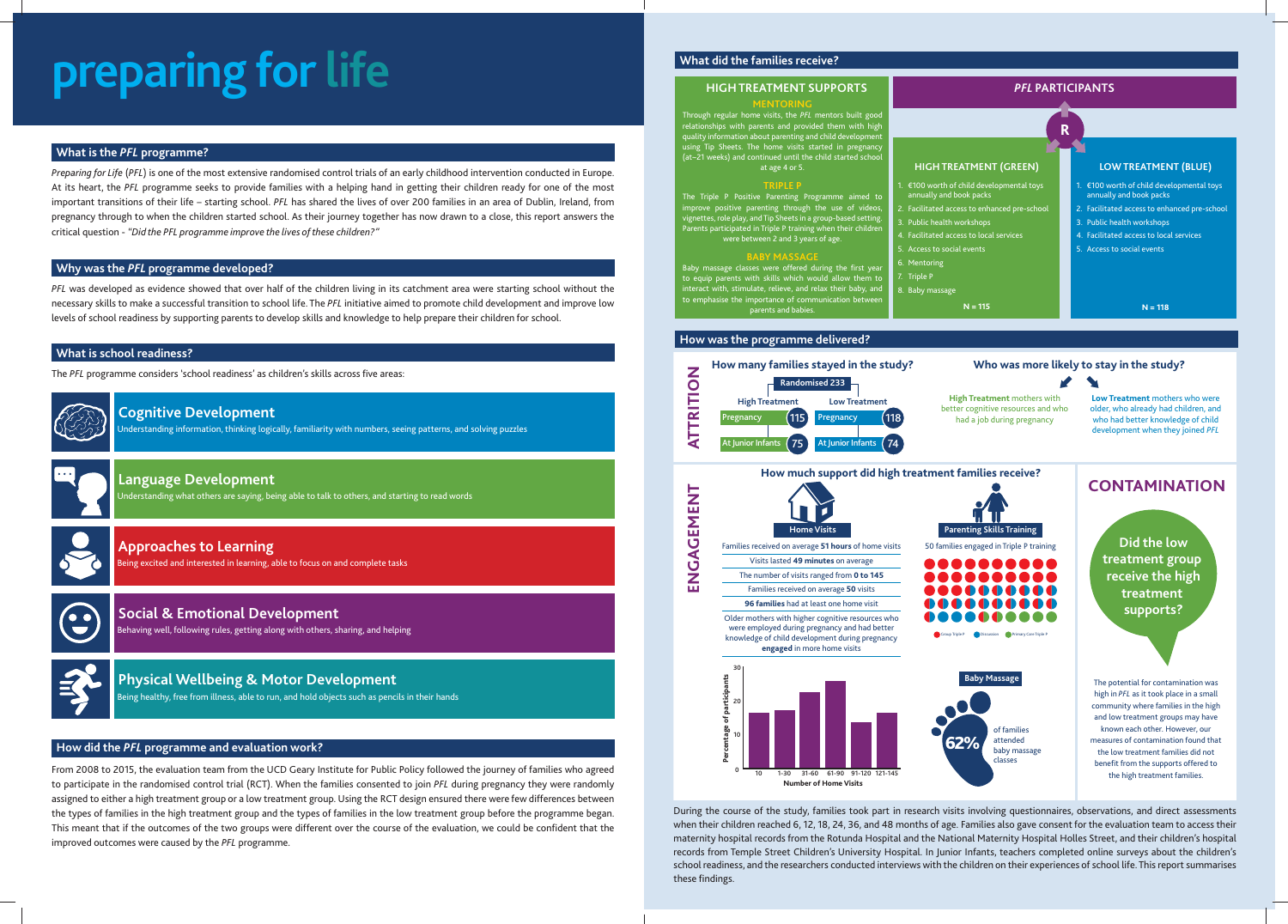The *PFL* programme improved children's cognitive development from 18 months of age onwards. Children who received the high treatment supports had better general cognitive functioning and more of them scored above average from 24 months onwards.

The *PFL* programme made limited improvements to children's language development up to 48 months. Children who received the high treatment supports had better emergent literacy skills at 24 months and better communication skills at 36 months. The programme did not improve children's expressive or receptive language skills during the programme.

The *PFL* programme improved children's approaches to learning from 36 months onwards. This means that the children who received the high treatment supports were more likely to explore their world and learn with toys.

The *PFL* programme reduced children's internalising and externalising behaviour problems from 24 months onwards. This means that the children who received the high treatment supports were less likely to feel negative emotions such as sadness or act out in negative ways like throwing tantrums. From 36 months onwards, the programme improved children's positive prosocial behaviours such as sharing with others.

By school entry, the *PFL* programme had a significant and large impact on children's cognitive development. Children who received the high treatment supports had better general cognitive functioning, spatial abilities, non-verbal reasoning skills, and basic numeracy skills. This means they were better at understanding information, seeing patterns, solving problems, and working with numbers.

By school entry, the *PFL* programme had a significant and large impact on children's overall verbal ability, their expressive and receptive language skills, and their communication and emerging literacy skills. This means that the children who received the high treatment supports were better able to use and understand language and had better skills for reading and writing. The programme did not improve children's basic or advanced literacy skills.

By school entry, the *PFL* programme had some impact on how children approached learning. Children who received the high treatment supports were better able to manage their attention, yet the programme did not change their general approaches to learning, interest in school subjects, keenness to explore new things, or their ability to control impulsive behaviour.

By school entry, the *PFL* programme had a significant impact on reducing children's hyperactivity and inattentive behaviours and improving their social competencies and autonomy. This means that the children who received the high treatment supports were less likely to be distractible in the classroom, got on better with their classmates, and had the skills needed to be independent in the school day. The programme had no impact on children's aggression, oppositional-defiance, anxious behaviour, or on their prosocial, respectful behaviours according to the teacher reports.

### **During the programme?**

### **During the programme?**

### **During the programme?**

### **During the programme?**

### **At school entry?**

### **At school entry?**

### **At school entry?**

### **At school entry?**

*"I've got 1, 2, 3, 4, 5 …I keep learning" PFL* Child in Junior Infants

*What's easy about school? "Ahm, my letters and I could read on my own now."*

*What's hard about school? "Ahhh, tricky words..They are words that are tricky, but they don't trick us."*

*PFL* Child in Junior Infants

*What will Riley the rabbit like about school? "He'll like to work...Because you get to colour in...You learn and you get to colour and play and you get to go out into the yard….I like colouring and I like going out to the yard..."**PFL* Child in Junior Infants

# **Did the PFL programme work?** Did *PFL* improve children's approaches to learning...

## **Did** *PFL* **improve children's cognitive development…**









**Ability to Manage Attention Score**





**60**

# **Did** *PFL* **improve children's social and emotional development…**

## **Did** *PFL* **improve children's language development…**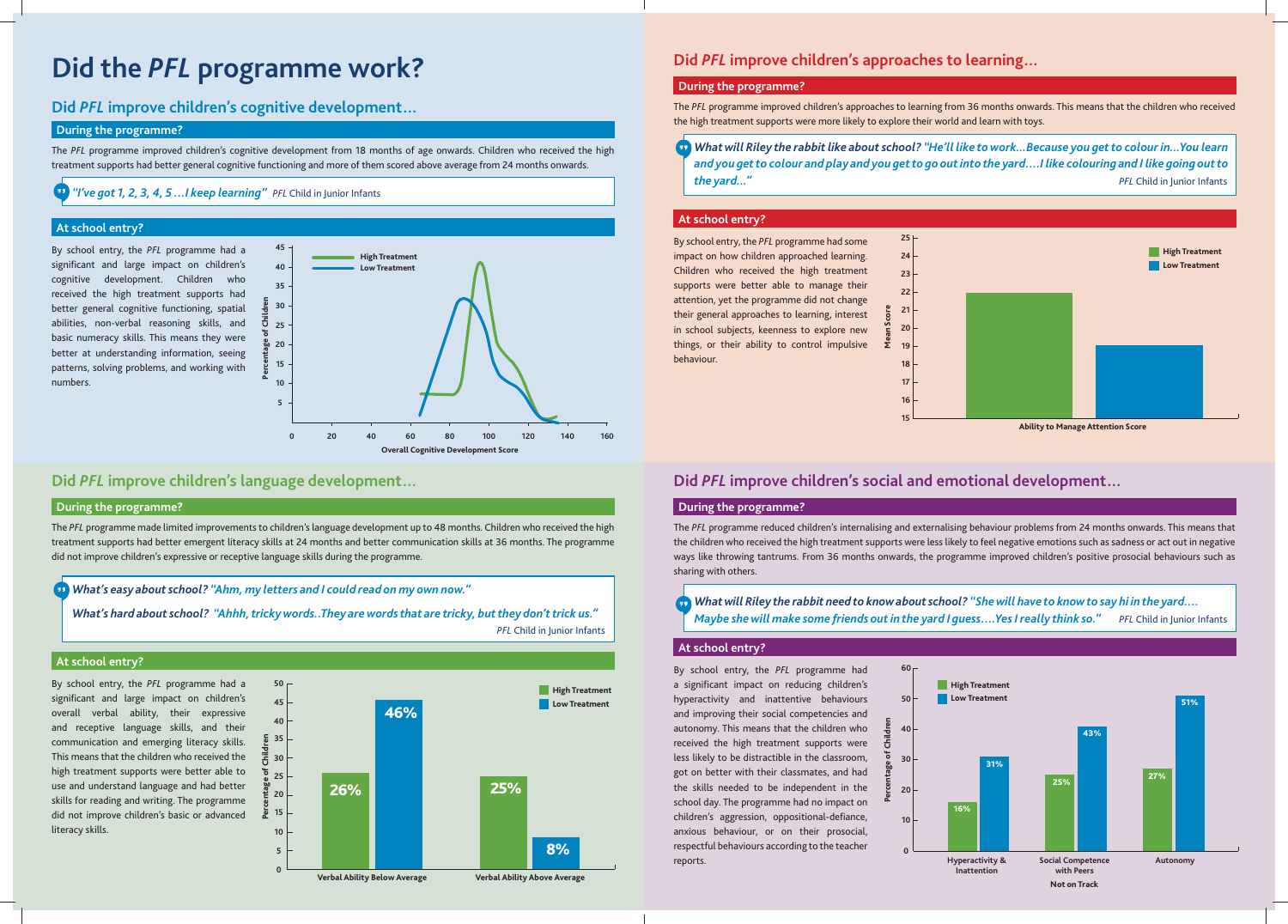The *PFL* programme had an impact on the children's physical wellbeing and motor development from birth onwards. Children who received the high treatment supports were more likely to be born naturally, to be immunised, were healthier, had better diets and motor skills, were less likely to be overweight, and more likely to be toilet trained.

> This report has drawn together a wealth of information from parents, teachers, children, and administrative records to consider the overall impact of the *PFL* programme on children from birth until school entry. Based on the weight of evidence, it is clear that *PFL* improved the lives of the participating children, and ultimately achieved its aim of getting children ready for school. By implementing thorough checks and procedures throughout the evaluation, and subjecting the data to rigorous testing, we are confident that these findings are robust. It remains to be seen whether the success of the PFL programme at school entry will persist into the children's later lives, but for now, thanks to the efforts of the *PFL* parents and the programme staff, we know that the *PFL* children have started school with the foundations set to reach their full potential.

The programme had a significant impact on reducing the amount of hospital services the children used and improved how families used these services. There was a limited impact on the diagnoses children received in hospital, but children who received the high treatment supports were less likely to have to visit the hospital for urgent reasons, and were less likely to experience fractures. They were also less likely to have visited the Orthopaedics, Physiotherapy, Paediatrics, Occular, and Plastic Surgery Outpatient departments.

By school entry, the *PFL* programme had a significant impact on children's gross and fine motor skills and their physical independence. The programme had no impact on children's physical readiness for the school day.

PFL impacted on multiple dimensions of children's lives, thus demonstrating its capacity to contribute to the five national outcomes outlined in the Better Outcomes, Brighter Futures national policy framework for children and young people

### **Key Results**

Overall, PFL achieved its aim of improving children's school readiness. The programme had a positive and significant impact on each of the five domains as summarised below:

### **Concluding Remarks**

### **Implications**

### **At school entry?**

|                                                             | Impacts during the programme                                                                                                    | Impacts at school entry                                                                                                  |
|-------------------------------------------------------------|---------------------------------------------------------------------------------------------------------------------------------|--------------------------------------------------------------------------------------------------------------------------|
| <b>Cognitive Development</b>                                | Cognitive improvements from 18 months onwards                                                                                   | 10 point IQ gap between children in the high and<br>low treatment groups                                                 |
| <b>Language Development</b>                                 | High treatment children were better at combining<br>words at 24 months                                                          | 25% of high treatment children had above average<br>verbal ability compared to 8% of low treatment<br>children           |
| <b>Approaches to Learning</b>                               | High treatment children showed better approaches<br>to learning from 36 months                                                  | High treatment children were better able to control<br>their attention than low treatment children                       |
| <b>Social &amp; Emotional Development</b>                   | 2% of high treatment children were at risk of<br>behavioural problems compared to 17% of low<br>treatment children at 48 months | 25% of high treatment children 'not on track' in<br>their social competence compared to 43% of low<br>treatment children |
| <b>Physical Wellbeing &amp; Motor</b><br><b>Development</b> | 24% of high treatment children were classified as<br>overweight compared to 41% of low treatment<br>children at 48 months       | High treatment children had better gross and fine<br>motor skills                                                        |

• There was considerable variability in the number of home visits the families received. While working within the boundaries of the *PFL* manual, the programme should continue to be flexible to families' needs regarding the timing, location, and focus of the

The findings from the PFL evaluation has implications for policy, practice, and research. Below we summarise some of these key implications. **Policy**

*"I eat healthy stuff, I eat my nanny's apples, I eat nanny's bananas...And I eat carrots and grapes. I don't even eat peppers, they are too hot" PFL* Child in Junior Infants



**Outpatient Visits by Department**



- pregnancy onwards is key to improving the outcomes of disadvantaged children.
- (Government of Ireland, 2014).
- early intervention, and investment in programmes that have strong evidence of effectiveness.

• *PFL* is closely aligned to the Better Outcomes, Brighter Futures commitment to prioritise supports for parents, prevention and

Given the higher levels of participant drop-out during the first six months of programme implementation, particular attention

• A follow-up study of the *PFL* children would inform evidence regarding the medium and long-term impact of the programme,

• Continuation of the Children's Profi le at School Entry study, which has tracked the school readiness skills of all children in the *PFL* communities since 2008, may provide important information on the wider impact of the programme in the long term.

- while generating evidence on the persistence or fade-out of the effects at school entry.
- 
- study to test whether the gains made in the *PFL* community can be replicated among different populations.

• If the *PFL* programme is rolled-out in communities with different characteristics, it would be prudent to conduct a replication

• *PFL* was successful in attracting families most in need of intervention. If the programme is rolled out in communities with different

- should be paid to engaging and retaining families during pregnancy and around the birth of the child.
- characteristics the eligibility criteria for programme entry should be revisited.
- home visits.

### **Research**

### **Practice**

# **Did** *PFL* **improve children's physical wellbeing and motor development...**

### **During the programme?**